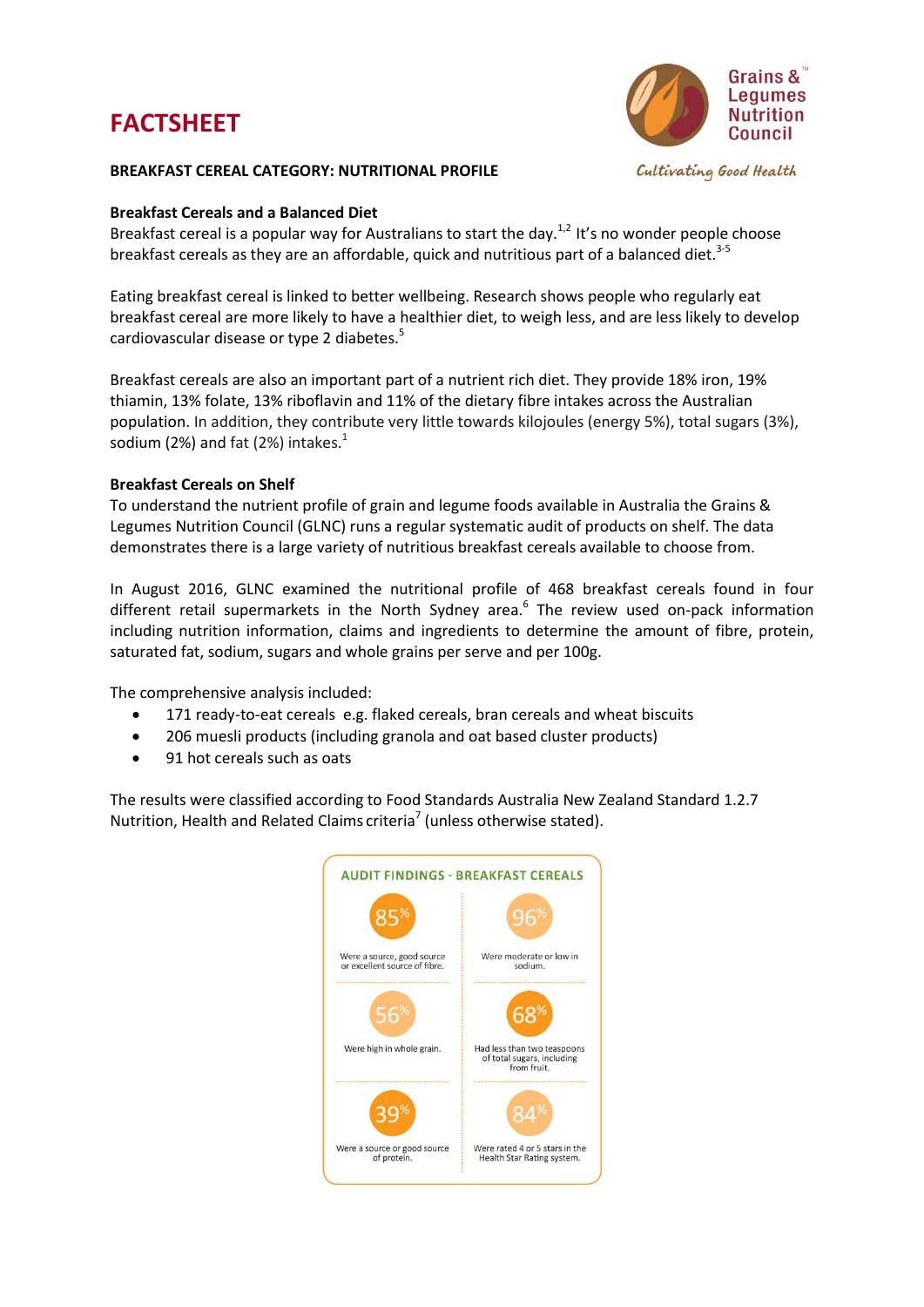# **Health Star Ratings**

- 55% of breakfast cereals carried the Health Star Rating (HSR) on pack.
- The majority (84%) were rated 4-5 stars and almost all (95%) were rated at least 3 stars.
- Only 5.5% of products rated 2-2.5 stars and no products carried less than 2 stars.

| <b>TYPE</b>                                  | % WITH HSR ON PACK<br>(number) | <b>2.5 STARS OR LESS</b><br>(%)* | <b>3 OR MORE STARS</b><br>(%)* | <b>4 OR MORE STARS</b><br>(%)* |  |
|----------------------------------------------|--------------------------------|----------------------------------|--------------------------------|--------------------------------|--|
| Ready-to-eat<br>cereals                      | 66.7 (114)                     | 11.4                             | 88.6                           | 71.9                           |  |
| Muesli, granola,<br>clusters                 | 43.7 (90)                      | 1.1                              | 98.9                           | 91.1                           |  |
| Hot cereal                                   | 57.1 (52)                      | 0.0                              | 100.0                          | 98.1                           |  |
| Total breakfast<br>cereals                   | 54.7 (256)                     | 5.5                              | 94.5                           | 84.0                           |  |
| *Of products carrying the Health Star Rating |                                |                                  |                                |                                |  |

#### **Whole Grains**

- 64% of all breakfast cereals could be classified as either containing whole grains, high in whole grains or very high in whole grains according to the GLNC Code of Practice for Whole Grain Ingredient Content Claims.
- 56% of breakfast cereals provided at least a third of your daily whole grain (48g) in just one serve.

| <b>TYPE</b>                       | <b>MEAN</b><br>g per serve | <b>RANGE</b><br>g per serve | <b>MEAN</b><br>g per 100g | <b>RANGE</b><br>g per 100g | <b>CONTAINS</b><br>$\geq 8g$ / serve*<br>(%) | <b>HIGH</b><br>$\geq 16$ g/ serve*<br>(%) | <b>VERY HIGH</b><br>$\geq$ 24g/ serve*<br>(%) |
|-----------------------------------|----------------------------|-----------------------------|---------------------------|----------------------------|----------------------------------------------|-------------------------------------------|-----------------------------------------------|
| Ready-to-eat<br>cereals           | 21.0                       | $4.8 - 47$                  | 54.4                      | 12-100                     | 61.4                                         | 43.3                                      | 22.8                                          |
| Muesli, granola<br>clusters       | 26.7                       | $3.6 - 45$                  | 56.9                      | $8 - 90$                   | 52.4                                         | 50.0                                      | 37.4                                          |
| Hot cereal                        | 33.2                       | $20-100**$                  | 86.4                      | 50-100                     | 93.4                                         | 93.4                                      | 86.8                                          |
| <b>Total breakfast</b><br>cereals | 26.5                       | $3.6 - 100**$               | 64.3                      | $8 - 100$                  | 63.7                                         | 56.0                                      | 41.7                                          |

Note: Whole grain content was not available on pack for 25.4% of products (n = 119) so could not be included in this analysis. As a result, this may be an underestimate of the number of products that contain whole grain.

**\*** Based on GLNC Code of Practice for Whole Grain Ingredient Content Claims

\*\*100g whole grain per serve was an organic rolled oats product with 100g serve size. Next largest was 50g whole grain/serve.

#### **Dietary Fibre**

 Most mueslis (92%) and hot cereals (91%), as well as almost three quarters (73%) of ready-toeat cereals RTEC were classified as a source, good source or excellent source of fibre.

| <b>TYPE</b>                                                                                                           | <b>MEAN</b><br>g per 100g | <b>RANGE</b><br>g per 100g | <b>SOURCE</b><br>$\geq$ 2g/serve (%) | <b>GOOD SOURCE</b><br>$\geq$ 4g/serve (%) | <b>EXCELLENT</b><br><b>SOURCE</b><br>$\geq$ 7g/serve (%) |
|-----------------------------------------------------------------------------------------------------------------------|---------------------------|----------------------------|--------------------------------------|-------------------------------------------|----------------------------------------------------------|
| Ready-to-eat<br>cereals                                                                                               | 9.5                       | $1.0 - 34.1$               | 73.1                                 | 35.1                                      | 8.2                                                      |
| Muesli, granola,<br>clusters                                                                                          | 8.9                       | $3.2 - 18.9$               | 91.7                                 | 55.3                                      | 7.8                                                      |
| Hot cereal                                                                                                            | 10                        | $3.4 - 18.3$               | 91.2                                 | 36.3                                      | 2.2                                                      |
| Total breakfast<br>cereals                                                                                            | 9.3                       | $1.0 - 34.1$               | 84.8                                 | 44.2                                      | 6.8                                                      |
| Note: Fibre information was not declared on the nutrition information panel of 5.6% of products audited ( $n = 26$ ). |                           |                            |                                      |                                           |                                                          |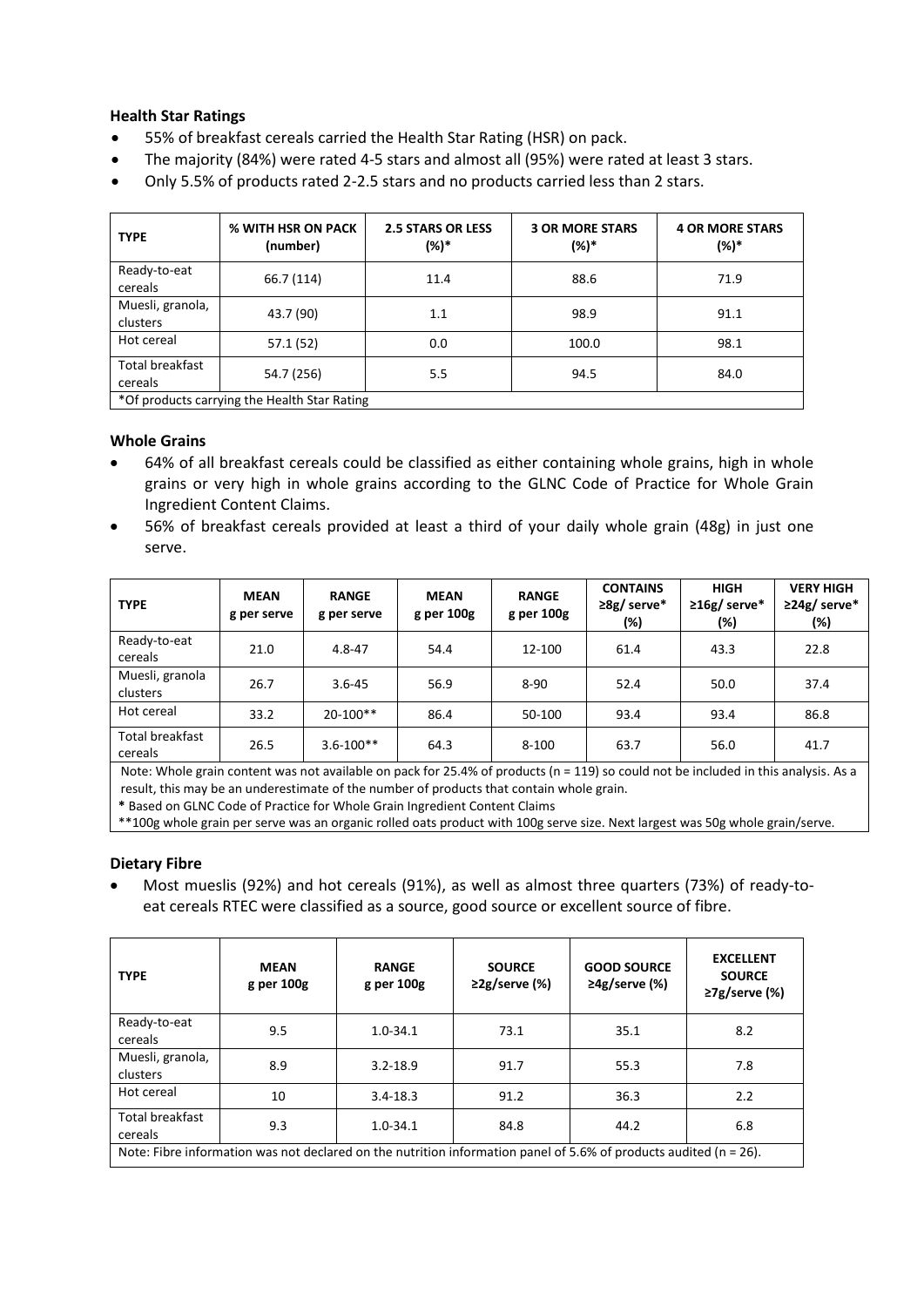# **Protein**

 One in two (54%) muesli products provided a source of protein, as well as 35% of hot cereals and 22% of ready-to-eat cereals.

| <b>TYPE</b>                  | <b>MEAN</b><br>g per 100g | <b>RANGE</b><br>g per 100g | <b>SOURCE</b><br>≥5g/serve (%) | <b>GOOD SOURCE</b><br>$\geq 10$ g/serve (%) |
|------------------------------|---------------------------|----------------------------|--------------------------------|---------------------------------------------|
| Ready-to-eat<br>cereals      | 10.0                      | $4.6 - 22.7$               | 21.6                           | 1.2                                         |
| Muesli, granola,<br>clusters | 10.9                      | $3.5 - 20.6$               | 54.4                           | 3.9                                         |
| Hot cereal                   | 11.5                      | $6.7 - 17$                 | 35.2                           | 1.1                                         |
| Total breakfast<br>cereals   | 10.7                      | $3.5 - 22.7$               | 38.7                           | 2.4                                         |

# **Sodium<sup>i</sup>**

- The majority (96%) of breakfast cereals contained ≤400mg/100g sodium the benchmark used by the Australian Government in setting reformulation targets as part of the Food and Health Dialogue.<sup>8</sup>
- Almost two thirds (65%) of breakfast cereals were low in sodium.
- Most RTEC (89.5%) contained ≤400mg/100g sodium and 25% were low in sodium.
- On average, a 40g serve of ready-to-eat cereals contained 98mg sodium (246mg/100g serve).

| <b>TYPE</b>                  | <b>MEAN</b><br>mg per 100g | <b>RANGE</b><br>mg per 100g | <b>LOW IN SODIUM</b><br>≤120mg/100g** (%) | <b>BENCHMARK</b><br>≤400mg/100g (%) |
|------------------------------|----------------------------|-----------------------------|-------------------------------------------|-------------------------------------|
| Ready-to-eat<br>cereals      | 246.2                      | 5-590                       | 25.1                                      | 89.5                                |
| Muesli, granola,<br>clusters | $62.0*$                    | $4 - 655*$                  | 83.5                                      | 99.5                                |
| Hot cereal                   | 12.0                       | $0 - 106$                   | 100.0                                     | 100.0                               |
| Total breakfast<br>cereals   | $119.4*$                   | $0 - 655*$                  | 65.4                                      | 95.9                                |

\*These values are inflated by a granola product with 655mg/100g sodium that was reported to have limited availability in retailers after the analysis was complete. If this product was excluded the results would be:

For muesli, granola, clusters – mean: 59.0; range: 4-360; low in sodium: 83.9% and sodium benchmark: 100% For total breakfast cereals – mean: 118.0; range: 0-590; low in sodium: 65.5% and sodium benchmark: 96.1%

**Total Sugars**

If you are concerned about sugars in your diet there are a variety of breakfast cereals available.

- Half of all breakfast cereals (55%) and most muesli products (83%) contained fruit pieces, which is a significant contributor to total sugars.
- The majority of breakfast cereals (68%), including 59% of ready-to-eat cereals, contained 20g or less of total sugars per 100g, which equates to less than 2 teaspoons per 40g serve.
- On average a 40g serve of ready-to-eat cereals contained 7g of total sugars (18g/100g) which is similar to the amount of total sugars found in half a medium sized apple<sup>9</sup>.

| <b>TYPE</b>                                 | <b>WITH FRUIT</b><br>PIECES %<br>(number) | <b>MEAN</b><br>g per 100g | <b>RANGE</b><br>g per 100g | <b>LOW IN SUGAR</b><br>≤5g/100g* (%) | NHSC*<br>$\leq$ 20g/100g (%) |
|---------------------------------------------|-------------------------------------------|---------------------------|----------------------------|--------------------------------------|------------------------------|
| Ready-to-eat<br>cereals                     | 36.3(62)                                  | 17.7                      | $0.4 - 42$                 | 12.3                                 | 59.1                         |
| Muesli, granola,<br>clusters                | 83.0 (171)                                | 16.8                      | $1.2 - 33.8$               | 2.9                                  | 72.8                         |
| Hot cereal                                  | 28.6(26)                                  | 9.4                       | $0 - 27$                   | 54.9                                 | 73.6                         |
| Total breakfast<br>cereals                  | 55.3 (259)                                | 15.7                      | $0 - 42$                   | 16.5                                 | 67.9                         |
| *National Healthy School Canteen Guidelines |                                           |                           |                            |                                      |                              |

\*National Healthy School Canteen Guidelines

NOTE: Total sugars includes sugars naturally occurring in ingredients such as fruit, plus added sugars such as honey